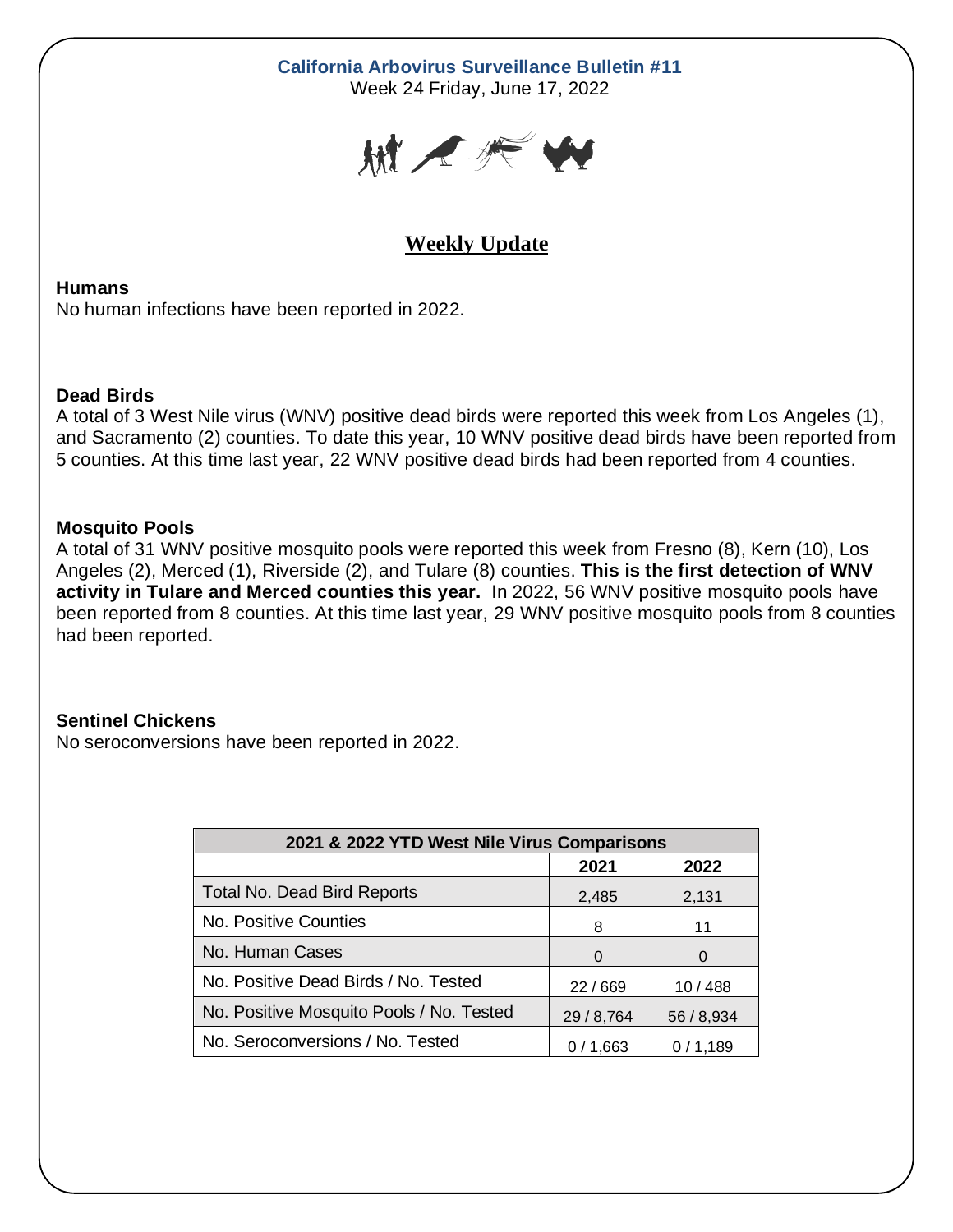#### **California Arbovirus Surveillance Bulletin #11** Week 24 Friday, June 17, 2022

**YTD WNV Activity by Element and County, 2022 County Humans Horses Dead Birds Mosquito Pools Sentinel Chickens** Contra Costa 1 Fresno 20 Kern 17 - 17 April 17 - 17 April 17 April 17 April 17 April 17 April 17 April 17 April 17 April 17 April 17 Ap Los Angeles 3 Merced **1 Merced** 1 **1** Nevada 1 Orange 2 Riverside 4 Sacramento 2 1 Yolo 1 Tulare 8 and 2012 12:00 the state of the state of the state  $\sim$  8 **Total 0 0 10 56 0**

# **TESTING SUMMARIES**

#### **Humans**

|                    |            | <b>WNV</b> | <b>SLEV</b> | <b>WEEV</b> |
|--------------------|------------|------------|-------------|-------------|
| <b>Human Cases</b> | Week       |            | O           |             |
|                    | <b>YTD</b> |            | O           |             |

## **Dead Birds** Sentinel Chickens

|              |            | <b>Number</b><br><b>Tested</b> | <b>WNV</b><br><b>Positive</b> |                     |      | <b>Number</b><br><b>Tested</b> | <b>WNV</b> | <b>SLEV</b><br><b>Positive   Positive   Positive</b> | <b>WEEV</b> |
|--------------|------------|--------------------------------|-------------------------------|---------------------|------|--------------------------------|------------|------------------------------------------------------|-------------|
| <b>Dead</b>  | Week       | 54                             | 2<br>ັ                        | <b>Chicken Sera</b> | Week | 195                            | 0          |                                                      | 0           |
| <b>Birds</b> | <b>YTD</b> | 488                            | 10                            |                     | YTD  | 1,189                          | 0          |                                                      | 0           |

#### **Mosquito Pools**

|                       |            | <b>Positive / Total Tested</b> |             |             |             |             |             |  |
|-----------------------|------------|--------------------------------|-------------|-------------|-------------|-------------|-------------|--|
|                       |            | <b>WNV</b>                     | <b>SLEV</b> | <b>WEEV</b> | <b>CHIK</b> | <b>DENV</b> | <b>ZIKA</b> |  |
| <b>Mosquito Pools</b> | Week       | 31 / 1,344                     | 0/1,344     | 0/1,343     | 0/10        | 0/10        | 0/10        |  |
|                       | <b>YTD</b> | 56 / 8,934                     | 0/8,829     | 0/8,826     | 0/150       | 0/150       | 0/150       |  |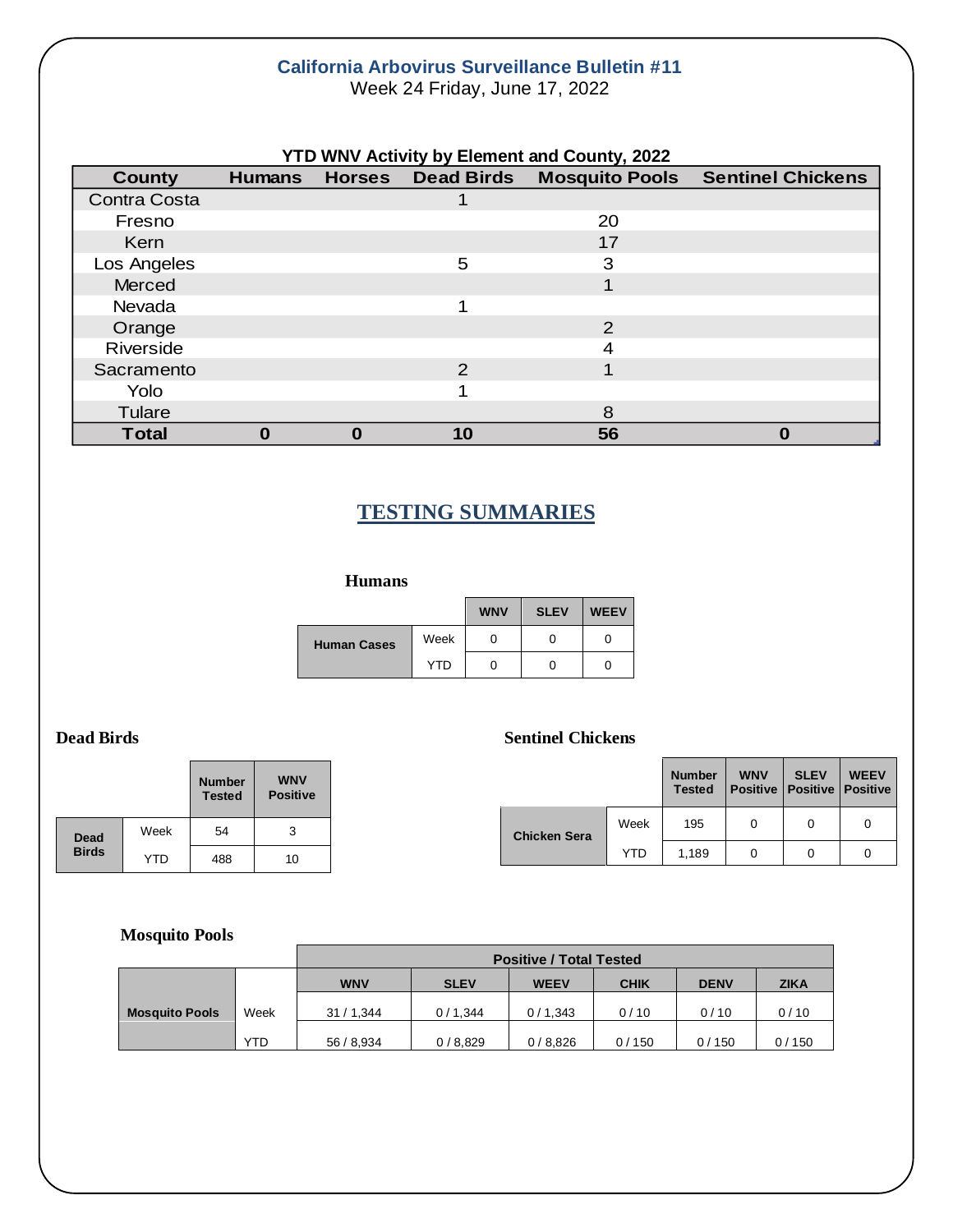## **California Arbovirus Surveillance Bulletin #11** Week 24 Friday, June 17, 2022

# **POSITIVES**

## **Dead Birds**

| County      | Agency                                 | City         | <b>Zip Code</b> | <b>Species</b>       | <b>Date Reported</b> | <b>Virus</b> |
|-------------|----------------------------------------|--------------|-----------------|----------------------|----------------------|--------------|
| Los Angeles | Greater Los Angeles Co<br>VCD - Sylmar | La Crescenta | 91214           | California Scrub-Jay | 6/7/2022             | <b>WNV</b>   |
| Sacramento  | Sacramento-Yolo MVCD                   | Carmichael   | 95608           | Yellow-billed Magpie | 6/8/2022             | <b>WNV</b>   |
| Sacramento  | Sacramento-Yolo MVCD                   | Sacramento   | 95821           | American Crow        | 6/2/2022             | <b>WNV</b>   |

## **Mosquito Pools**

| County      | <b>Site Code</b>   | Pool# | <b>Species</b>         | <b>City</b> | # in Pool | <b>Trap Type</b> | <b>Collected</b> | <b>Virus</b> |
|-------------|--------------------|-------|------------------------|-------------|-----------|------------------|------------------|--------------|
| Fresno      | <b>CNSL 9236</b>   | 45    | Culex quinquefasciatus | Fresno      | 50        | <b>GRVD</b>      | 6/10/2022        | <b>WNV</b>   |
| Fresno      | <b>FRNO 112</b>    | 305   | Culex quinquefasciatus | Fresno      | 50        | GRVD             | 6/7/2022         | <b>WNV</b>   |
| Fresno      | <b>FRNO 165</b>    | 335   | Culex quinquefasciatus | Fresno      | 35        | GRVD             | 6/15/2022        | <b>WNV</b>   |
| Fresno      | <b>FRNO 19</b>     | 290   | Culex quinquefasciatus | Fresno      | 50        | GRVD             | 6/7/2022         | <b>WNV</b>   |
| Fresno      | <b>FRNO 19</b>     | 291   | Culex quinquefasciatus | Fresno      | 50        | GRVD             | 6/7/2022         | <b>WNV</b>   |
| Fresno      | <b>FRNO 28</b>     | 317   | Culex tarsalis         | Fresno      | 12        | <b>BGSENT</b>    | 6/7/2022         | <b>WNV</b>   |
| Fresno      | <b>FRNO 64</b>     | 293   | Culex quinquefasciatus | Fresno      | 50        | GRVD             | 6/7/2022         | <b>WNV</b>   |
| Fresno      | <b>FRNO 81</b>     | 338   | Culex quinquefasciatus | Fresno      | 50        | GRVD             | 6/15/2022        | <b>WNV</b>   |
| Kern        | <b>KERN 1002</b>   | 265   | Culex quinquefasciatus | Bakersfield | 50        | <b>GRVD</b>      | 6/10/2022        | <b>WNV</b>   |
| Kern        | <b>KERN 136</b>    | 270   | Culex quinquefasciatus | Bakersfield | 35        | <b>BGSENT</b>    | 6/10/2022        | <b>WNV</b>   |
| Kern        | <b>KERN 139</b>    | 253   | Culex quinquefasciatus | Bakersfield | 50        | GRVD             | 6/9/2022         | <b>WNV</b>   |
| Kern        | <b>KERN 157</b>    | 263   | Culex quinquefasciatus | Bakersfield | 38        | GRVD             | 6/10/2022        | <b>WNV</b>   |
| Kern        | <b>KERN 2005</b>   | 267   | Culex quinquefasciatus | Bakersfield | 29        | GRVD             | 6/10/2022        | <b>WNV</b>   |
| Kern        | <b>KERN 2006</b>   | 243   | Culex quinquefasciatus | Bakersfield | 50        | GRVD             | 6/8/2022         | <b>WNV</b>   |
| Kern        | <b>KERN 2007</b>   | 241   | Culex quinquefasciatus | Bakersfield | 50        | GRVD             | 6/8/2022         | <b>WNV</b>   |
| Kern        | <b>KERN 2039</b>   | 250   | Culex quinquefasciatus | Bakersfield | 40        | GRVD             | 6/9/2022         | <b>WNV</b>   |
| Kern        | KERN 75            | 272   | Culex quinquefasciatus | Bakersfield | 30        | <b>BGSENT</b>    | 6/10/2022        | <b>WNV</b>   |
| Kern        | KERN 76            | 271   | Culex quinquefasciatus | Bakersfield | 33        | <b>BGSENT</b>    | 6/10/2022        | <b>WNV</b>   |
| Los Angeles | ANTV 273437        | 11    | Culex tarsalis         | Lancaster   | 50        | CO <sub>2</sub>  | 6/7/2022         | <b>WNV</b>   |
| Los Angeles | <b>SGVA 396</b>    | 567   | Culex quinquefasciatus | Pasadena    | 50        | GRVD             | 6/15/2022        | <b>WNV</b>   |
| Merced      | MERC 848353        | 19    | Culex pipiens          | Merced      | 8         | <b>BGSENT</b>    | 6/9/2022         | <b>WNV</b>   |
| Riverside   | COAV <sub>27</sub> | 2991  | Culex tarsalis         | Thermal     | 50        | CO <sub>2</sub>  | 6/14/2022        | <b>WNV</b>   |
| Riverside   | COAV <sub>27</sub> | 2992  | Culex tarsalis         | Thermal     | 50        | CO <sub>2</sub>  | 6/14/2022        | <b>WNV</b>   |
| Tulare      | <b>DLTA 8413</b>   | 849   | Culex quinquefasciatus | Visalia     | 50        | <b>BGSENT</b>    | 6/14/2022        | <b>WNV</b>   |
| Tulare      | <b>DLTA 85302</b>  | 891   | Culex quinquefasciatus | Visalia     | 12        | <b>BGSENT</b>    | 6/15/2022        | <b>WNV</b>   |
| Tulare      | <b>DLTA 8531</b>   | 759   | Culex quinquefasciatus | Visalia     | 44        | <b>GRVD</b>      | 6/9/2022         | <b>WNV</b>   |
| Tulare      | <b>DLTA 8531</b>   | 760   | Culex quinquefasciatus | Visalia     | 10        | GRVD             | 6/9/2022         | <b>WNV</b>   |
| Tulare      | <b>DLTA 94021</b>  | 690   | Culex quinquefasciatus | Visalia     | 50        | GRVD             | 6/7/2022         | <b>WNV</b>   |
| Tulare      | <b>DLTA 9505</b>   | 907   | Culex quinquefasciatus | Visalia     | 11        | <b>BGSENT</b>    | 6/16/2022        | <b>WNV</b>   |
| Tulare      | <b>DLTA 95063</b>  | 758   | Culex quinquefasciatus | Visalia     | 21        | <b>GRVD</b>      | 6/9/2022         | <b>WNV</b>   |
| Tulare      | <b>DLTA 95064</b>  | 802   | Culex quinquefasciatus | Visalia     | 12        | <b>BGSENT</b>    | 6/10/2022        | <b>WNV</b>   |